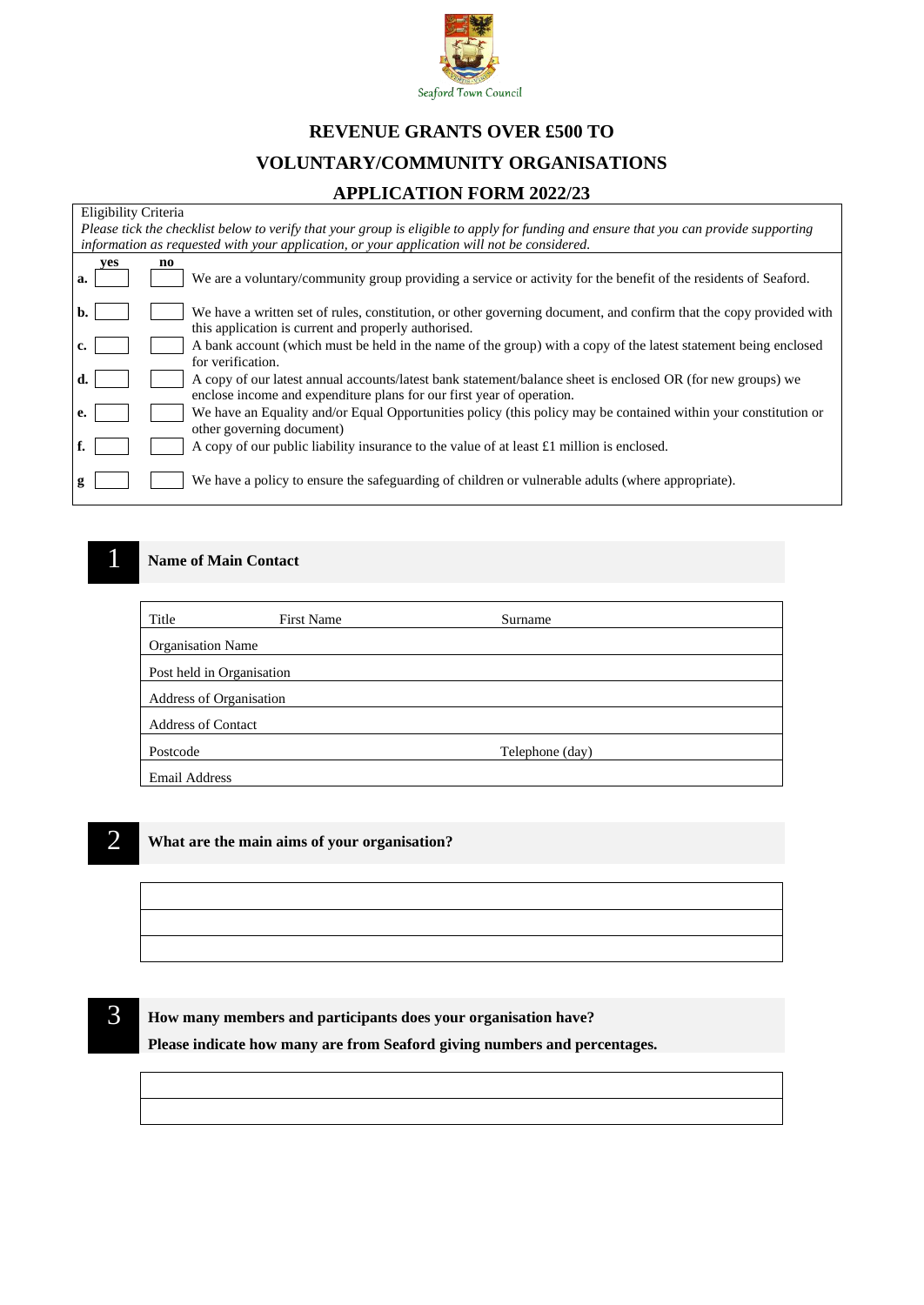| Year ending                |  | Cash                          |   |
|----------------------------|--|-------------------------------|---|
| <b>Total Income</b>        |  | Other                         | £ |
| <b>Total Expenditure</b>   |  | (Please specify, and if for a |   |
| Surplus / Deficit for year |  | purpose, please state)        |   |

Balances held:

| $Cash \mid f$ |  |
|---------------|--|
| Other £       |  |

(Please specify, and if for a particular purpose, please state)

### 5 **(a) How many people are involved in the running of your organisation?**

| <b>Full time Employees</b> |  | Full time Volunteers |  |
|----------------------------|--|----------------------|--|
|                            |  |                      |  |
| Part time Employees        |  | Part time Volunteers |  |

**(a) What would this grant be used for?**

**(b) How many Seaford residents would benefit from this activity and how?**

**(c) How will you assess the effectiveness of this activity or project?**

**(d) How will you acknowledge Seaford Town Council as a funder?**

6

**How much do you wish to apply for from the Council? £**………………….